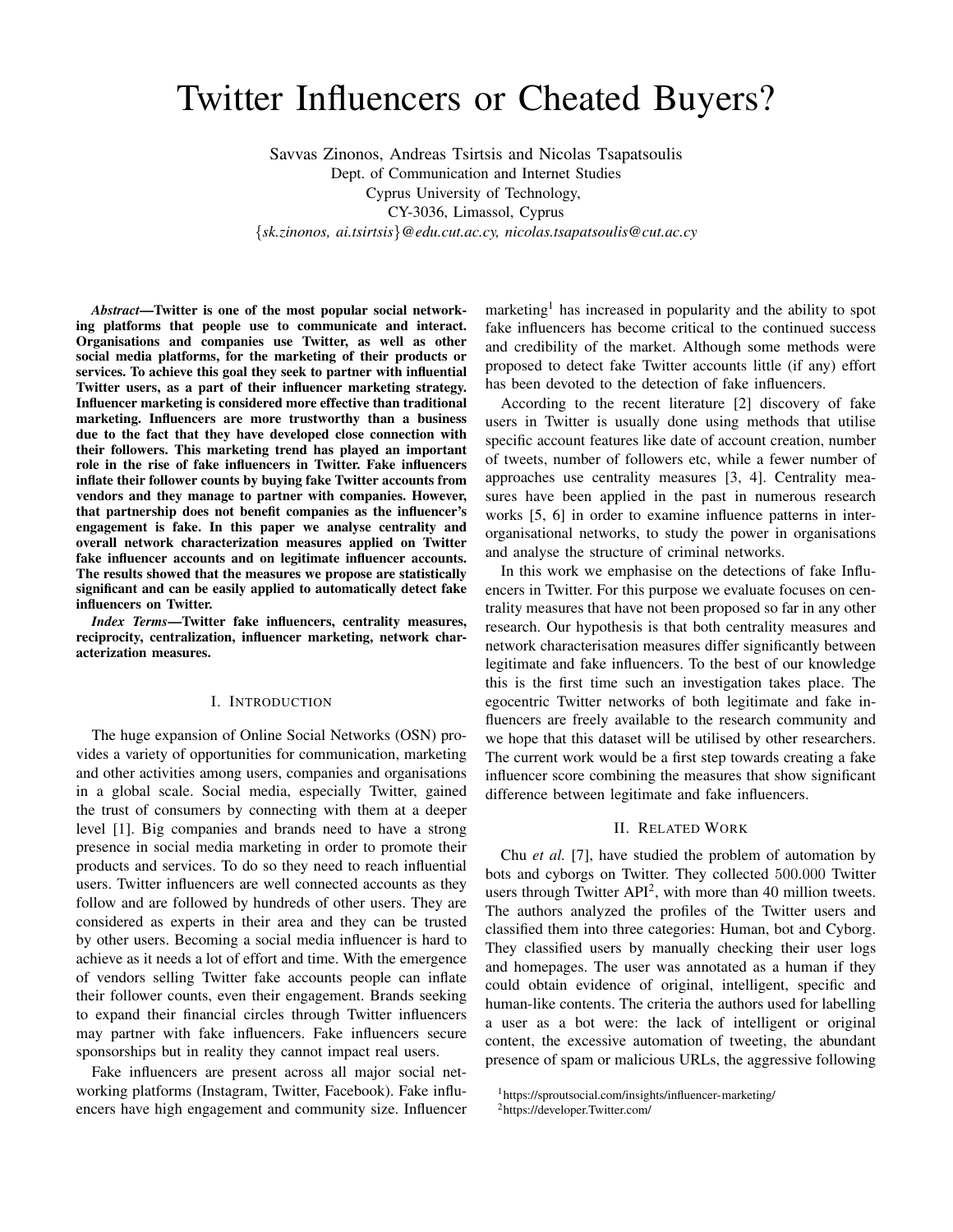behaviour and posting unrelated tweets. They classified users as cyborgs if there was evidence of both human and bot participation. Based on a series of measurements and characterization, researchers trained a Random Forest classifier, which successfully determined the category of a new account.

Zheng *et al.* [8] and [9], focused on automatic detection of fake followers in *Sina Weibo*<sup>3</sup> . The *Sina Weibo* is a social networking site, which could be considered as a Twitter competitor in China. The authors bought 20.000 fake followers in *Sina Weibo* platform, from four different vendors. The collection of legitimate users, was accomplished with the help of 114 volunteers. A data-set of 15.000 accounts was collected. The researchers also crawled 6.472 celebrity accounts. The authors after a comprehensive analysis of data-set, extracted features from fake and legitimate followers in order to build a SVM classifier. These features are content-based and userbased. As far as content-based features concerned, the authors randomly selected spam and non-spam messages, comments and likes. The user-based features they analyzed included: number of followers for each user, the account creation date and the number of average URLs for each user message.

In a similar study Zhang and Lu [10], investigated, also, the discovery of fake followers in *Sina Weibo*. They developed a sampling-based approach in order to detect fake (accounts) followers. The researchers discovered that fake followers accounts, which are bought by an online vendor have similar followers graph. They made use of a technique in order to extract a portion of the graph and to find the similarities. The researchers performed clustering by dividing the fake accounts followers into 35 classes and observed the properties of each account.

Cresci *et al.* [4] also focused on detection techniques for fake followers on Twitter. They purchased fake followers from various vendors while the dataset of legitimate followers was collected from *@TheFakeProject*. A series of features were selected and used in order to train the Random Forest Classifier: a) the number of friends, b) the number of tweets, d) the content of tweets and e) the relation between the number of friends and followers. A dataset was created and used to test some suggested approaches. The results of their study showed that the classifier was able to classify correctly the accounts, with high accuracy.

Dickerson *et al.* [11], have based their study on the fact that the collection of tweets sample is limited and the classification of Twitter users as bots or humans is less or not effective with network-based methods. The researchers, presented the *SentiBox* framework, a very interesting sentiment analysis approach. The *SentiBox* has been used to classify Twitter accounts as fake or legitimate. The classification was achieved based on features such as tweets semantics and user behaviour. The results showed that most bots post tweets with positive sentiment, while in the case of human, the number of positive sentiment tweets was much lower.

Mehrota *et al.* [3] have devised a method to detect all the fake followers within a social graph. This method was based on network features related to the centrality of all the nodes in the graph. The data-set they used in this study was compiled by the study of Gresci *et al.* [4]. The dataset consisted of fake accounts and legitimate accounts. Also, the authors bought fake followers from different vendors. Various centrality measures have been computed, using *networkx*<sup>4</sup> , a *Python*<sup>5</sup> library for network analysis. The researchers trained and tested different classifiers: a) Artificial Neural Networks, b) Decision Tree Classifier and c) Random Forest Classifier. The proposed method has shown promising results.

Stringhini *et al.* [12] have focused on the detection of fake followers on Twitter. The authors found some vendors, who sell real accounts as followers to users or to organizations. These vendors, known as *Merchants Pyramid*, in addition to real followers, they also offer fake followers for free within limited time periods. In return, vendors gain access to the user's account, which creates security risks for the account and personal data. Researchers used bought fake followers for the collection of data. About the data set for legitimate users, two million Twitter users were gathered with random data collection. In addition, two more million users were added, with more than 100 followers. Clustering techniques were used, and an analysis was performed on the dynamics of these fake followers, as well as their detection using user relationship features such as the number of followers and likes, and if these accounts have more followers than friends.

Cao *et al.* [13], introduced a tool, called *SybilRank*, which can detect fake accounts in Social Networks. The researchers, observed that fake profiles, connect to other fake profiles, rather than the legitimate accounts. The tool, relies on social graph properties, in order to rank users according to their perceived likelihood of being fake. The tool was tested on the complete *Tuenti*<sup>6</sup> social graph. *Tuenti* is a popular OSN in Spain. The results of the tool were high in accuracy.

El Azab *et al.* [14], proposed a classification method for fake accounts detection on Twitter. This method aims to detect fake accounts based on the minimum set of attributes. Initially, determined the main factors, which influence the correct detection of fake accounts. In the next step, the determined factors were used, in order to apply the classification algorithm. The data-set was gathered by the *@FakeProject* and other sources. The fake accounts were bought from three vendors. The results of the study were promising.

The majority of the studies, mentioned above, have focused on the detection of fake accounts (followers). Our study focuses on the detection of fake influencers. Furthermore, the networks of fake followers that have been examined, in the reviewed literature, are not strictly egocentric ones as the links between alters (alter-alter ties) were not crawled. In fact, the authors of the previous studies, take into consideration only

<sup>4</sup>https://networkx.github.io/

<sup>5</sup>https://www.python.org/

<sup>6</sup>https://www.tuenti.com/en/

<sup>3</sup>https://en.wikipedia.org/wiki/Sina Weibo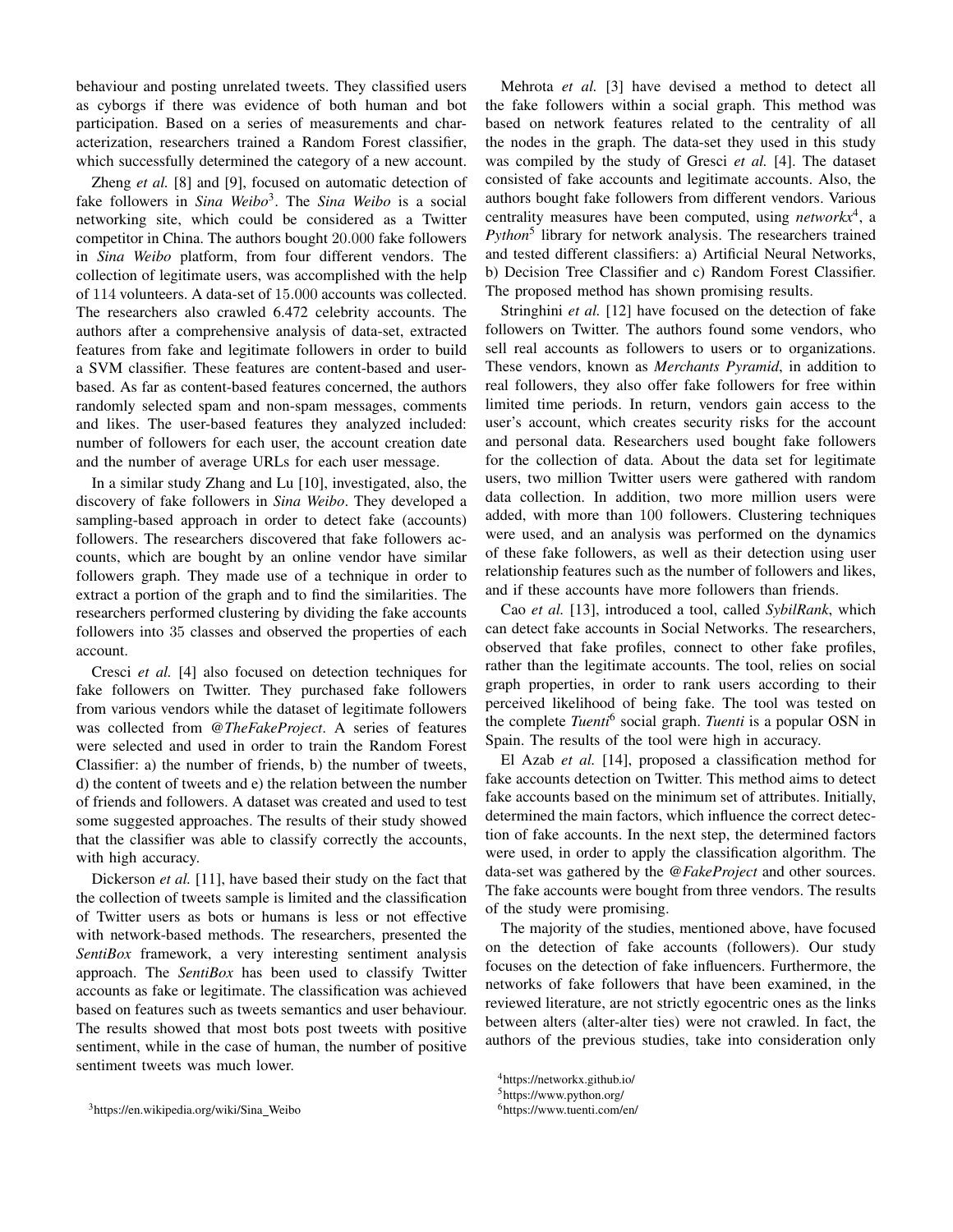the profiles of the fake accounts and through these profiles they create a simulation of the Twitter network that is examined. Retrieving ties between alters is a time-consuming task due to the Twitter's API rate limits: 15 account requests per 15 minute interval. Getting advantage of having crawled the full egocentric Twitter network of several legitimate and fake influencer networks we also propose, in this study, several network characterisation measures, in addition to the centrality ones, for the detection of fake influencers on Twitter.

# III. METHODOLOGY

To conduct our empirical study we acquired publicly accessible Twitter user egocentric networks. This is a very timeconsuming procedure because for every Twitter account (ego) we crawled we had to find all:

- ego's alters (friends and followers)
- alter alter ties. This means that for every ego's alter we have to find which of its alters (alters of alter) belong to the set of ego's alters

To get an impression of the complexity of this process imagine a Twitter account with 5000 alters each of which has on average 4000 alters. To construct the egocentric network of this account  $5000x4000 = 200000$  checks are required. In practice both fake and legitimate influencers have much more than 5000 alters, so we decided to limit our investigation to maximum 5000 alters of each account prioritising to *ego*'s alters that have bidirectional ties with the *ego*.

Given the restrictions posed by the Twitter API (maximum 15 user requests per 15 minutes) and despite the optimisation of our crawling program it takes, on average, 8-10 hours to create the egocentric network of each one of Twitter accounts that were crawled. However, we strongly believe that the dataset we have created it's an important contribution its own to the corresponding research and, therefore, it is freely available online<sup>7</sup> for everyone who wishes to use it either to validate the current work or to perform her/his own.

## *A. Dataset and data collection*

Our dataset consists of 36 egocentric networks (stored in Pajek<sup>8</sup> format) corresponding to 18 legitimate and 18 fake influencers. The networks were crawled, using the procedure and restrictions mentioned in the previous paragraph, during the period March 2018 - May 2018. We manually selected legitimate influencers among politicians, journalists, TV personas, football players and marketing specialists from a variety of countries including Cyprus, Turkey, Italy, UK and USA.

Finding fake influencers was a bit more tricky. We had first to give a working definition of 'fake influencer'. After a thorough study we ended up to use the following definition: "Fake influencer in Twitter is an account whose a great proportion (higher than 50%) of followers are fake".

The next step was to identify fake influencers. For this purpose we registered a Twitter account (*@andreast88*) and following the methodology of Cresci *et al.* [4] we bought 1000 fake followers from three different vendors. Then, we crawled candidate fake influencers by checking other Twitter accounts that our fake followers follow. The egocentric network of *@andreast88* account is shown in Figure 1. Note that due to the measures taken by Twitter regarding fake accounts, on March 2018, most of *@andreast88* eventually disappeared. However, we had already identified thousands of candidate fake influencers among which 18 were manually selected and crawled through the Twitter API.

We first started by crawling *@andreast88* followers (fake accounts' alters) and constructed the egocentric network of accounts that had high volume of followers. The third dataset consists of legitimate Twitter accounts. We have acquired 1.5 degree ego network for each legitimate and fake Twitter account. Finally an independent samples t-test was conducted to compare the average centrality degree of legitimate and fake influencer accounts. We conducted the  $t$ -test for the centrality measures used by the authors [3] and for the centrality measures we proposed.



Fig. 1. @andreast88 egocentric network consists of fake followers and has a clearly star structure - visualisation using Frutcherman Reingold algorithm [15].

# *B. Mathematical background & suggested measures*

Centrality measures have been used by several researchers as a way to identify influencers in social networks since centrality can describe an actor's relative position within the context of their social networks. Influencers, on the other hand, are network actors that are important taking into consideration some criteria (expertise, popularity, prestige, etc).

Mehrotra *et al.* [3] used several centrality measures including betweenness, eigenvector, out-degree, Katz and Load centrality to detect fake accounts building on the idea that these centrality measures are fundamentally related to the concept of social influence. However, as already mentioned they computed these measures in simulations for the real egocentric networks of the fake followers since the alter-alter ties were not included in the network.

<sup>7</sup>https://irci.eu/fake-influencers/

<sup>8</sup>http://mrvar.fdv.uni-lj.si/pajek/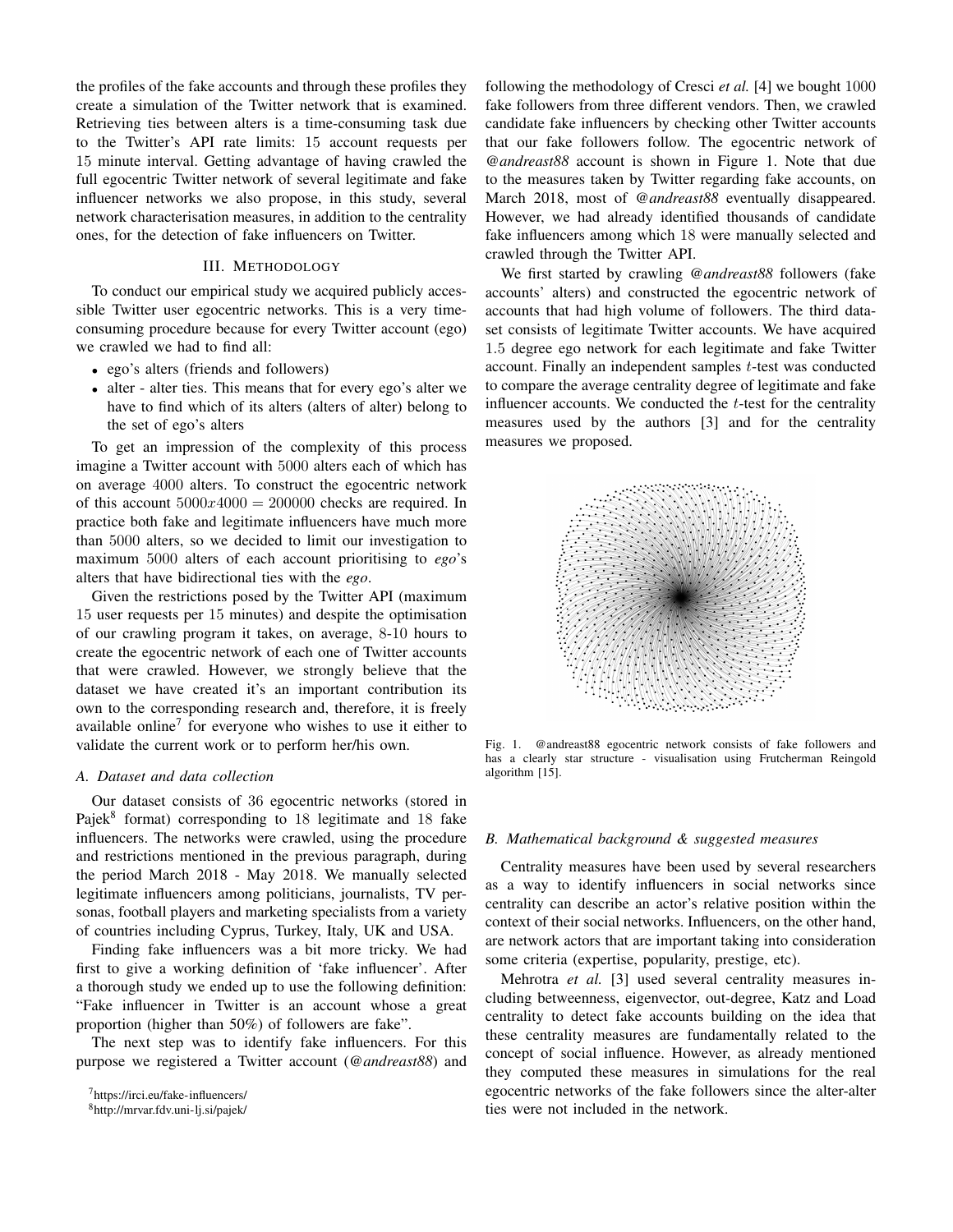In this work we compare these measures with network characterisation measures such as centralisation, density and reciprocity, along with some other centrality measures not used before (pagerank centrality and authority) using the actual egocentric Twitter networks of real and fake influencers. We explain these measures below while Table I summarises the definitions.

We follow the typical notation of network representation as a graph G, i.e.,  $G := (\mathcal{V}, \mathcal{E})$  with V being the set of vertices (nodes) and  $\mathcal E$  being the set of edges (ties between vertices).

*1) Relative average degree:* The degree centrality is a typical measure of centrality. However, the average degree centrality is a measure for global network characterisation. Typically fake users have low in degree and as a result one expects that fake influencer egocentric networks will have a rather low average degree centrality. In this work we use a slightly different definition of the average degree centrality as shown in eq. 1. We divide the sum of all node degrees by *ego*'s degree instead of the number of network nodes.

$$
\bar{D} = \frac{\sum_{v \in \mathcal{V}} \check{d}_g[v]}{\check{d}_g[v_e]}
$$
(1)

where V is the set of network vertices,  $\tilde{d}_q[v]$  indicates the *in degree* of vertex  $v$ , and  $v_e$  is the *ego* node.

*2) Ego's out degree centrality:* The *out degree* of the *ego* in celebrity and fake influencer networks is usually small compared to the *in degree* of the *ego* or the number of vertices in the network. As a result the *out degree centrality* was suggested from some researchers [3] as a measure for identifying fake accounts. We consider that *out degree centrality* could be used for differentiating legitimate users from fake influencers, however, we do not expect that this measure could be used to separate real influencers, such as celebrities and field experts, from fake influencers. Nevertheless, for comparison purposes we also included this measure in our experiments.

$$
\hat{D}_C[v_e] = \frac{\hat{d}_g[v_e]}{g-1} \tag{2}
$$

where  $d_g[v_e]$  indicates *ego's out degree* and  $g = |V|$  is the total number of vertices (cardinality of set  $V$ ) in the network.

*3) Density:* The *density* of a network is a measure of completeness. A network with density equal to one is a fully connected network. Fake influencer networks are expected to have a very low density since the number of alter-alter ties would be minimal. It is very unlikely for fake users to follow each other. The density of a directed graph is given by:

$$
d = \frac{e}{g \cdot (g-1)}\tag{3}
$$

where  $e = |\mathcal{E}|$  is the total number of edges in the network and q is the number of vertices.

Density is affected by the number of vertices in the network; the larger the number of vertices the smaller the density. Thus, to account for this we used a slightly different formula than the one shown in eq. 3:

$$
d = \frac{\log_2(g)}{2} \cdot \frac{e}{g \cdot (g-1)}\tag{4}
$$

*4) Ego's eigenvector centrality:* Eigenvector centrality is another well-known centrality measure that is used to identify users that are dominating a network. The *eigenvector centrality* of a vertex is computed based on the centralities of its neighbours (direct and indirect). Thus, it is expected that provides a more accurate measure of centrality compared to *degree centrality*. Since the *eigenvector centrality* is divided across all network vertices we expect that legitimate users will have lower *eigenvector centrality* than real influencers and the latter lower than fake influencers.

*Eigenvector centrality* was suggested by Mehrotra *et al.* [3] as a measure for identifying fake accounts. For comparison purposes we also included this measure, denoted as  $E_C[v_e]$ , in our experiments.

*5) Ego's pagerank centrality:* Pagerank centrality is a centrality measure computed with aid of the well known pagerank algorithm<sup>9</sup> originally proposed for the ranking of websites in terms of reliability and prestige. The *pagerank centrality* of a vertex is computed based on the centralities of its direct neighbours; thus it's an iterative algorithm and usually computationally less efficient than eigenvector centrality. However, in terms of centrality estimation pagerank is considered more effective than eigenvector centrality because it is only affected by the immediate neighbours of a vertex. In real-life social networks the influence that a friend of a friend of a friend has to a person is actually negligible. On the other hand this is not the case for computer and other types of networks. For all these reasons we suggest the pagerank centrality as an alternative to eigenvector centrality. The independence to ttest shows a higher discrimination (see Table I) ability of the pagerank centrality compared to eigenvector centrality w.r.t real and flake influencer classification.

*6) Average closeness centrality:* The closeness centrality of a vertex is the inverse of the mean geodesic distance of this vertex to the remaining vertices of the network. Formally, is computed with the aid of the formulas 5 and 6:

$$
A_D[v] = \frac{\sum_{j=1, j \neq v}^{g} d(v, j)}{g - 1}
$$
 (5)

$$
C_C[v] = \frac{1}{A_D[v]}
$$
 (6)

where  $d(v, j)$  is the geodesic distance between vertices v and j,  $A_D[v]$  denotes the mean geodesic distance of vertex v to the remaining vertices of the network while  $C_C[v]$  is the closeness centrality of vertex v.

In egocentric networks the *ego* node is connected to every other vertex either through an incoming edge (followers), outgoing edge (friends) or bidirectional edge (both friends and followers). As a result the closeness centrality  $C_C[v_e]$  of the ego may not differ in the networks of real and fake influencers.

<sup>9</sup>https://en.wikipedia.org/wiki/PageRank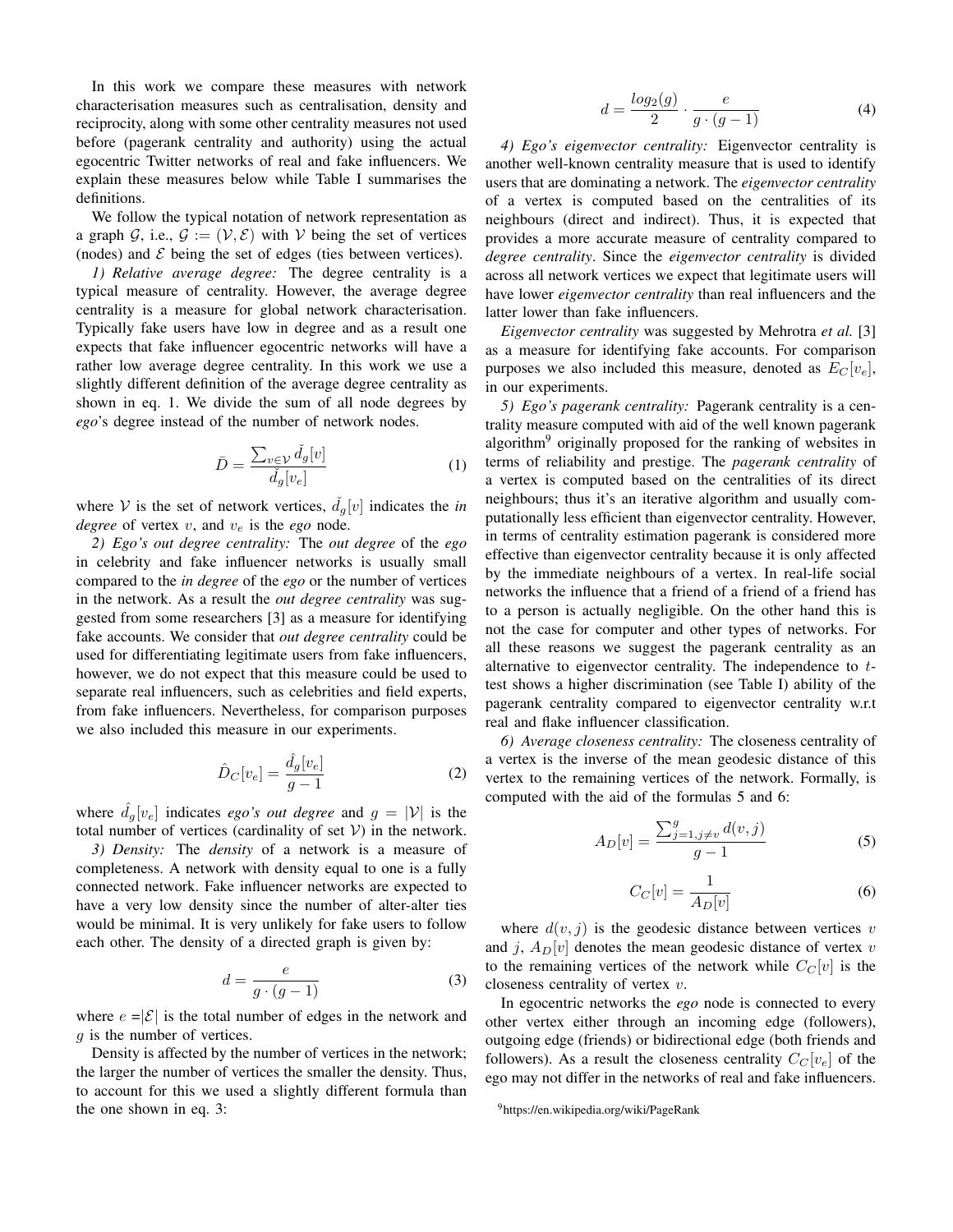In contrary, the average closeness centrality, denoted as  $C_C$ and given by eq. 7, is expected to be higher in legitimate influencer networks compared to that of fake influencers. The rational is simple: ties between fake followers are very unlikely while fake followers have very few (if any) incoming edges, so they are practically non-reachable from other network vertices.

We should note here that by averaging the closeness centralities of all network vertices we practically create a measure of compactness of the network. That's why we mention the type of  $\overline{C}_C$  in Table I as global network.

$$
\bar{C}_C = \frac{\sum_{v \in \mathcal{V}} C_C[v]}{g} \tag{7}
$$

*7) Ego's betweenness centrality:* The betweenness centrality of a vertex  $v$  is the proportion of shortest paths between any two other vertices of the network that pass through  $v$ . Betweenness centrality is one of the measures proposed by Mehrotra *et al.* [3] to detect fake accounts and it was included in the current study for comparison purposes. In egocentric networks the betweenness centrality of the ego indicates the absence of alter-alter ties. However, as already mentioned previously in fake influencer networks the majority of fake followers are isolated since they do not have incoming edges. As a result very few pairs of fake followers reach each other and the betweenness centrality measure becomes misleading. In order to avoid this problem we apply betweenness centrality on the undirected graph corresponding to the egocentric network of user. In this case all vertices communicate, either directly (alter -alter ties) or through *ego*. We expect that the betweenness centrality of the ego in fake influencer networks will be higher than its counterpart of legitimate influencer networks.

Mehrotra *et al.* [3] used, also, in their work the *Load centrality*. Through our experimentation it appears that betweenness and Load centrality have a very high degree of correlation, thus, there is no reason to include both of them in our investigation.

*8) Ego's reciprocity of incoming edges:* Reciprocity is a measure of the likelihood of vertices in a directed network to be mutually linked. Low reciprocity indicates a hierarchically structured network while high reciprocity corresponds a network of peers. The reciprocity of ego's incoming edges indicates whether the *ego* follows back her/his followers. Ordinary Twitter users have, usually, high reciprocity of their incoming ties. Legitimate influencers have low reciprocity of their incoming ties but the corresponding value of fake influencers is expected to be even lower: Ego would never follow back fake followers. Ego's reciprocity of incoming edges is computed with the aid of eq. 8:

$$
R[v_e] = \frac{\log_2 |\mathcal{N}_{\mathcal{O}}[v_e]|}{\log_2 |\mathcal{N}_{\mathcal{I}}[v_e]|} \tag{8}
$$

where  $\mathcal{N}_{\mathcal{I}}[v_e]$  is the set of vertices that are connected to ego  $(v_e)$  with an incoming edge (followers),  $\mathcal{N}_{\mathcal{O}}[v_e]$  is the set of vertices that are connected to ego with an outgoing edge (friends) and  $|\cdot|$  indicates the cardinality of a set. The logarithm in eq. 8 is used to account for the fact that in both legitimate

and fake influencers the proportion of friends to followers is very low.

*9) Centralisation:* Centralisation can indicate the extent to which the network is dominated by one node. It is a very effective network characterisation measure, especially for egocentric networks. A network with the highest centralisation (value equal to one) has a star structure while networks with centralisation equal to zero are complete networks. Centralisation for directed graphs is computed with the aid of eq. 9:

$$
C_e = \frac{g \cdot d_{max} - e}{e \cdot (g - 1)}\tag{9}
$$

where  $d_{max}$  is the highest in-degree in the network (in egocentric networks this is typically the in degree of *ego*).

*10) Ego's Authority:* The authority of a person expresses the degree to which is respected by knowledgeable people in the community. Authority is a classic measure of centrality originally proposed to evaluate the prestige of a website. It is typically computed with the aid of HITS (Hyperlink-Induced Topic Search) algorithm. HITS is an iterative algorithm that computes two scores per document (here vertex): hub and authority. Zhang *et al.* [16] used HITS algorithm in order to detect experts in a closed domain while Giannoulakis *et al.* [17] used it crowdsourcing image annotation environments to identify effective annotators (high hub value) and descriptive image tags (high authority value).

The authority value of a network node depends heavily on the number of incoming edges of this node and it is shared among all network nodes. As a result we expect that ordinary Twitter users will have a low authority value since some celebrities - influencers should be present in their egocentric network while legitimate influencers would have a higher authority value. However, fake influencers would have even higher authority value because it is very unlikely that any other celebrity - influencer would be present among their (fake influencers') followers while celebrities - influencers within their (fake influencers') friends it is unlikely to share with them the same fake followers.

The *Python* code below shows how the previously mentioned measures (summarised in the first column of Table I) were computed with the aid of the *networkx* library:

```
>>> import numpy as np
>>> import networkx as nx
>>> import operator
>>> Q = nx.read_pajek(filepath)
>>> Q = nx.DiGraph(Q)
>>> Q1 = Q.to_undirected(reciprocal=False)
>>> e = Q.number_of_edges()
>>> e1 = Q1.number_of_edges()
>>> g = Q.number_of_nodes()
>>> sorted_d = sorted(Q.in_degree().items(),
    key=operator.itemgetter(1),reverse=True)
>>> ego = sorted_d[0][0]
>>> ego_degree = sorted_d[0][1]
>>> L = list(Q.in_degree().values())
>>> D = np.mean(L)/ego_degree
>> D_C = Q.out_d = q(c) [eqo] / (q-1)>>> d = nx.density(Q) * np.log2(q)/2>>> E = nx.eigenvector_centrality(Q, max_iter=1000,
    tol=1e-06, nstart=None)
>>> E_C = E[ego]
```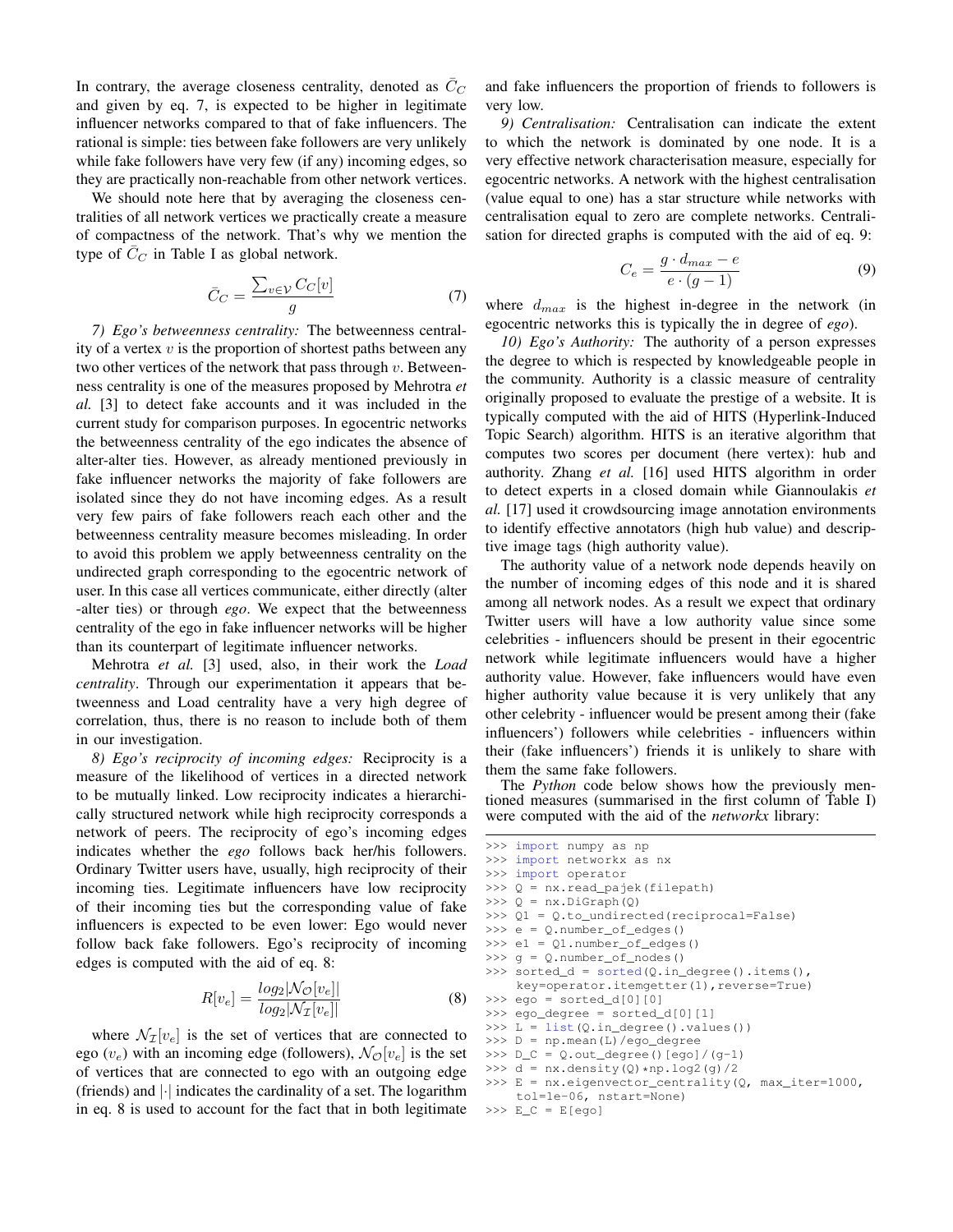TABLE I MEASURES AND SIGNIFICANCE OF RESULTS

| Measure                                    | Type           | Definition                                          | $t$ -value | p value | significant<br>(p < 0.01) |
|--------------------------------------------|----------------|-----------------------------------------------------|------------|---------|---------------------------|
| Relative average degree $(D)$              | global network | suggested measure, see eq. 1                        | 7.3503     | 0.00001 | <b>YES</b>                |
| Out degree centrality $(D_C[v_e])$         | centrality     | measure proposed in [3]                             | 4.0801     | 0.00026 | <b>YES</b>                |
| Density $(d)$                              | global network | suggested measure, see eq. 4                        | 7.2963     | 0.00001 | <b>YES</b>                |
| Eigenvector centrality $(E_C[v_e])$        | centrality     | measure proposed in [3]                             | $-3.1695$  | 0.00323 | <b>YES</b>                |
| Pagerank centrality $(P_C[v_e])$           | centrality     | suggested measure, alt. to eigenvector centrality   | $-6.9555$  | 0.00001 | <b>YES</b>                |
| Average closeness centrality $(\bar{C}_C)$ | global network | suggested measure, see eq. 6                        | 16.3864    | 0.00001 | <b>YES</b>                |
| Betweenness Centrality $(B_C[v_e])$        | centrality     | measure proposed in [3] (modified, see Sec. III-B7) | $-12.3484$ | 0.00001 | <b>YES</b>                |
| Reciprocity $(R[v_e])$                     | centrality     | suggested measure, see eq. 8                        | 6.0032     | 0.00001 | <b>YES</b>                |
| Centralisation $(C_e)$                     | global network | suggested measure, see eq. ??                       | $-5.5483$  | 0.00001 | <b>YES</b>                |
| Authority $(A[v_e])$                       | centrality     | suggested measure, see also [17]                    | $-5.4705$  | 0.00001 | YES                       |

 $>>$  P =  $nx.pagerank(Q)$  $>>$  P\_C = P[ego]  $>>$   $C = nx.closeness_centrality(Q)$ >>> C\_C = np.mean(list(C.values())) >>> B = nx.betweenness\_centrality(Q1)  $>>$  B C = B[ego] >>>  $eqo_f = [u for (u,v) in Q. edges() if v==eqo]$ >>> ego\_bi = [u for u in ego\_fo if u in Q[ego]] >>> R = np.log2(len(ego\_bi))/np.log2(len(ego\_fo))  $\Rightarrow$  d\_max = max(L) >>>  $C_e = (g * d_max - e) / (e * (g-1))$ >>> [H,A]=nx.hits(Q) >>> A\_C= A[ego]

# IV. RESULTS AND DISCUSSION

The values of all measures described in the previous paragraph for all the 36 egocentric networks investigated are presented in Tables II (fake influencers) and III (legitimate influencers). The corresponding significance scores of the  $t$ -test are shown in Table I. In the latter we see that all the measures that were investigated differ significantly, at semantic level  $a = 0.01$ , between legitimate and fake influencers. However, the  $p$  value varies across them with the poorest performance recorded for the out degree and eigenvector centralities. In contrary, all the network characterisation measures (denoted as global network in Table I), show excellent discrimination ability reaching  $p$  values lower that  $0.00001$ . For instance, we see in Tables II and III that the lowest value of centralisation  $C_e$  in the fake follower accounts (0.0590) is higher than the highest (0.0303) in legitimate influencers. This means that these two types of accounts are linearly separable even with this single measure. Similar are the cases of relative average degree  $\overline{D}$  and density d.

The most important finding of this study is probably the fact that the relative average degree  $\overline{D}$  measure can be used to detect fake influencers. This measure is the only one in Table I that can be estimated through the alters' profiles and without the need to crawl all alter to alter ties.

### V. CONCLUSION & FURTHER WORK

This paper reports a comparative study of measures that can be used to detect fake influencers on Twitter. This is probably the first time this problem is investigated. The results show that network characterisation measures are equivalently (if not more) effective as the centrality measures for fake influencer detection. Some of the newly proposed measures, such as the centralisation of a network, can be used, on their own, to separate fake from legitimate influencers even linearly. An important outcome of this study is the creation of the first ever dataset of egocentric networks of fake and legitimate influencer Twitter accounts. This dataset is freely available to the research community.

In the near future we will continue collecting egocentric networks of legitimate and fake influencers in order to enlarge, as much as possible, our dataset. In addition, profile characteristics of ego and alters will be investigated for the task of fake influencers detection.

## ACKNOWLEDGMENT

This work is partially funded by the EC project "ENCASE: EnhaNcing seCurity And privacy in the Social wEb: a user centered approach for the protection of minors" under the contract H2020-MSCA-RISE-2015-691025.

#### **REFERENCES**

- [1] S. Neti, "Social media and its role in marketing," *International Journal of Enterprise Computing and Business Systems*, vol. 1, no. 2, pp. 1–15, 2011.
- [2] S. Gurajala, J. S. White, B. Hudson, B. R. Voter, and J. N. Matthews, "Profile characteristics of fake twitter accounts," *Big Data & Society*, vol. 3, no. 2, 2016.
- [3] A. Mehrotra, M. Sarreddy, and S. Singh, "Detection of fake twitter followers using graph centrality measures," in *Proceedings of the 2nd International Conference on Contemporary Computing and Informatics*, Dec 2016, pp. 499–504.
- [4] S. Cresci, R. Di Pietro, M. Petrocchi, A. Spognardi, and M. Tesconi, "A fake follower story: improving fake accounts detection on twitter," IIT-CNR, Tech. Rep. TR-03, 2014.
- [5] L. C. Freeman, "A set of measures of centrality based on betweenness," *Sociometry*, vol. 40, no. 1, p. 35, mar 1977.
- [6] B. Coralio, C. Antoni, and Z. Yves, "Who's who in networks. wanted: The key player," *Econometrica*, vol. 74, no. 5, 2006.
- [7] Z. Chu, S. Gianvecchio, H. Wang, and S. Jajodia, "Detecting automation of twitter accounts: Are you a human, bot, or cyborg?" *IEEE Transactions on Dependable and Secure Computing*, vol. 9, no. 6, pp. 811–824, Nov 2012.
- [8] X. Zheng, Z. Zeng, Z. Chen, Y. Yu, and C. Rong, "Detecting spammers on social networks," *Neurocomputing*, vol. 159, pp. 27 – 34, 2015.